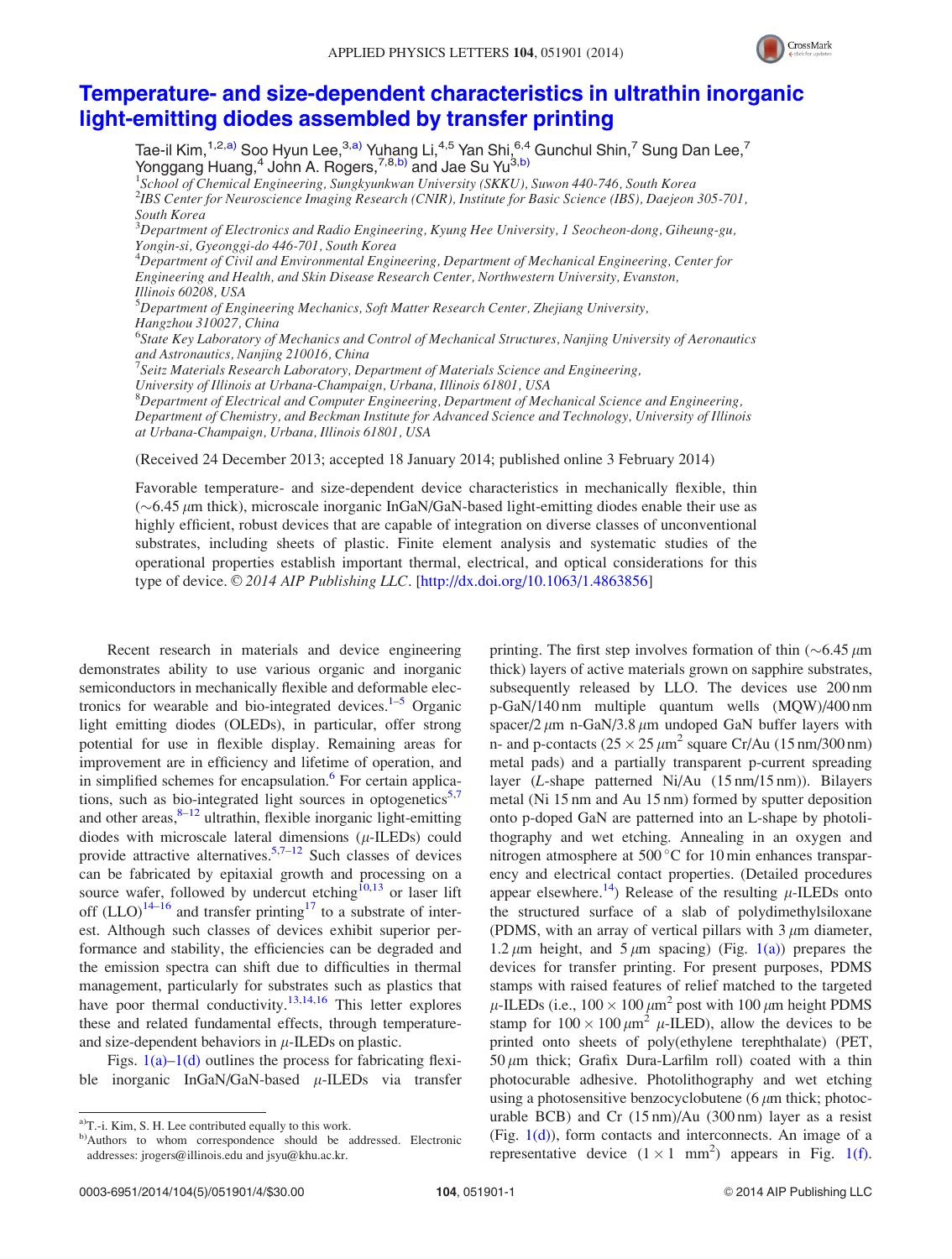<span id="page-1-0"></span>

FIG. 1. Schematic illustrations of the process steps for forming flexible  $\mu$ -ILEDs by transfer printing, including (a) fabrication of  $\mu$ -ILEDs with various chip sizes of  $100 \times 100 \mu m^2$ ,  $300 \times 300 \mu m^2$ ,  $500 \times 500 \mu m^2$ , and  $1 \times 1 \text{ mm}^2$ and arrays on the structured PDMS slabs, (b) selectively retrieving single  $\mu$ -ILEDs using PDMS stamps and (c) printing on to a flexible substrate, and (d) forming passivation followed by metal interconnection. The structured layers of  $\mu$ -ILEDs are shown in (e). A representative  $1 \times 1$  mm<sup>2</sup>  $\mu$ -ILED printed on a 50  $\mu$ m thick PET substrate is shown in (f). The radius of bending curvature is about 5 mm.

Device sizes range from  $100 \times 100 \mu m^2$  up to dimensions of  $1 \times 1$  mm<sup>2</sup> by use of different patterns formed by photoli-thography and etching in the fabrication process.<sup>[14](#page-3-0)</sup>

Fig. 2(a) shows the light-current-voltage (L-I-V) curves measured using flexible  $\mu$ -ILEDs with various sizes at 298 K. As the injection current increases, the optical output power  $(P_{\text{opt}})$  of each device increases without significant degradation until a saturation point caused by device heating. With increasing size, higher injection currents are possible, thereby allowing improved maximum  $P_{out}$ , due simply to the increased emitting volume, as expected based on the behavior of conventional devices on sapphire substrates.<sup>18,[19](#page-3-0)</sup> The maximum values of  $P_{out}$  are 0.09 mW at  $4 \text{ mA}$  (J = 40.00 A/cm<sup>2</sup>), 0.24 mW at  $8 \text{ mA}$  (J = 8.89 A/cm<sup>2</sup>), 0.31 mW at 9 mA  $(J = 3.60 \text{ A/cm}^2)$ , and 0.52 mW at 18 mA  $(J = 1.80 \text{ A/cm}^2)$  for devices with dimensions of  $100 \times 100 \mu m^2$ ,  $300 \times 300 \mu m^2$ ,  $500 \times 500 \,\mu\text{m}^2$ , and  $1 \times 1 \text{ mm}^2$ , respectively. The turn-on voltages  $(\sim 3 \text{ V})$  do not vary with size (Fig. 2(a)), indicating proper behavior of the current spreading layer and L-shaped ohmic contact. Changes in temperature alter the bandgap of the material $20,21$  and other parameters that determine the operation characteristics. Fig.  $2(b)$  shows the temperature change,  $\Delta T$ , in the  $\mu$ -ILEDs determined by the finite element method  $(FEM)^{22}$  as a function of the injection power, for the case of steady-state behavior in devices with various sizes. The temperature distribution across the  $\mu$ -ILED is approximately uni-form<sup>23,[24](#page-3-0)</sup> because its thermal conductivity,  $160 \text{ W/m/K}^{24}$  is orders of magnitude larger than that of the other associated materials, BCB  $(0.3 \text{ W/m/K}^{14})$ , PET  $(0.15 \text{ W/m/K}^{14})$ , PDMS  $(0.15 \text{ W/m/K}^{25})$ , and glass  $(1.4 \text{ W/m/K}^{26})$ . The model assumes that the bottom surface of the glass is at ambient temperature and that the top surface of the BCB undergoes natural heat convection with a convection coefficient of  $25 \text{ W/m}^2/\text{K}$ .<sup>27</sup> The ratio of injection power to the volume of the  $\mu$ -ILED gives the heat flux from the  $\mu$ -ILED. The temperature change in Fig. 2(b) is linearly proportional to the injection power and depends strongly on the size of  $\mu$ -ILED. For example, for an injection power of 8.0 mW, the temperature change for the smallest  $\mu$ -ILED (100  $\times$  100  $\mu$ m<sup>2</sup>) is 97.6 K, which is more than 40 times larger than that for the largest  $\mu$ -ILED (1 × 1 mm<sup>2</sup>) (2.4 K), qualitatively consistent with previously reported results.<sup>13,[14](#page-3-0)</sup>

The temperature change in Fig. 2(b) leads to a change in the bandgap according to  $E_g = [3.47 - 7.7 \times 10^{-4} \times T^2]$  $(T + 600)$ ] eV,<sup>[20](#page-3-0)</sup> where the temperature T (in K) is the sum of the ambient temperature and the temperature change  $\Delta T$  in Fig. 2(b). The peak wavelength of emission is then obtained from  $\lambda = hc/E_g$ , where h is Planck's constant and c is the speed of light. For an ambient temperature of  $298$  K, Fig.  $2(c)$ shows the change of the peak wavelength of emission for



FIG. 2. (a) L-I-V curves, (b) estimated maximum temperature changes, and (c) experimental (dots) and FEM (lines) emission peak wavelength changes vs injection current of flexible  $\mu$ -ILEDs with  $100 \times 100 \mu m^2$ , 300  $\times$  300  $\mu$ m<sup>2</sup>, 500  $\times$  500  $\mu$ m<sup>2</sup>, and 1  $\times$  1  $mm<sup>2</sup>$  chip sizes at 298 K. (d) shows the EL spectra of a  $1 \times 1$  mm<sup>2</sup> flexible  $\mu$ -ILED with increasing the injection current from 1 to 25 mA at 298 K and the photograph of the emitted blue light. The inset of (d) shows image of a  $1 \times 1$  mm<sup>2</sup>  $\mu$ -ILED transferred on the flexible substrate.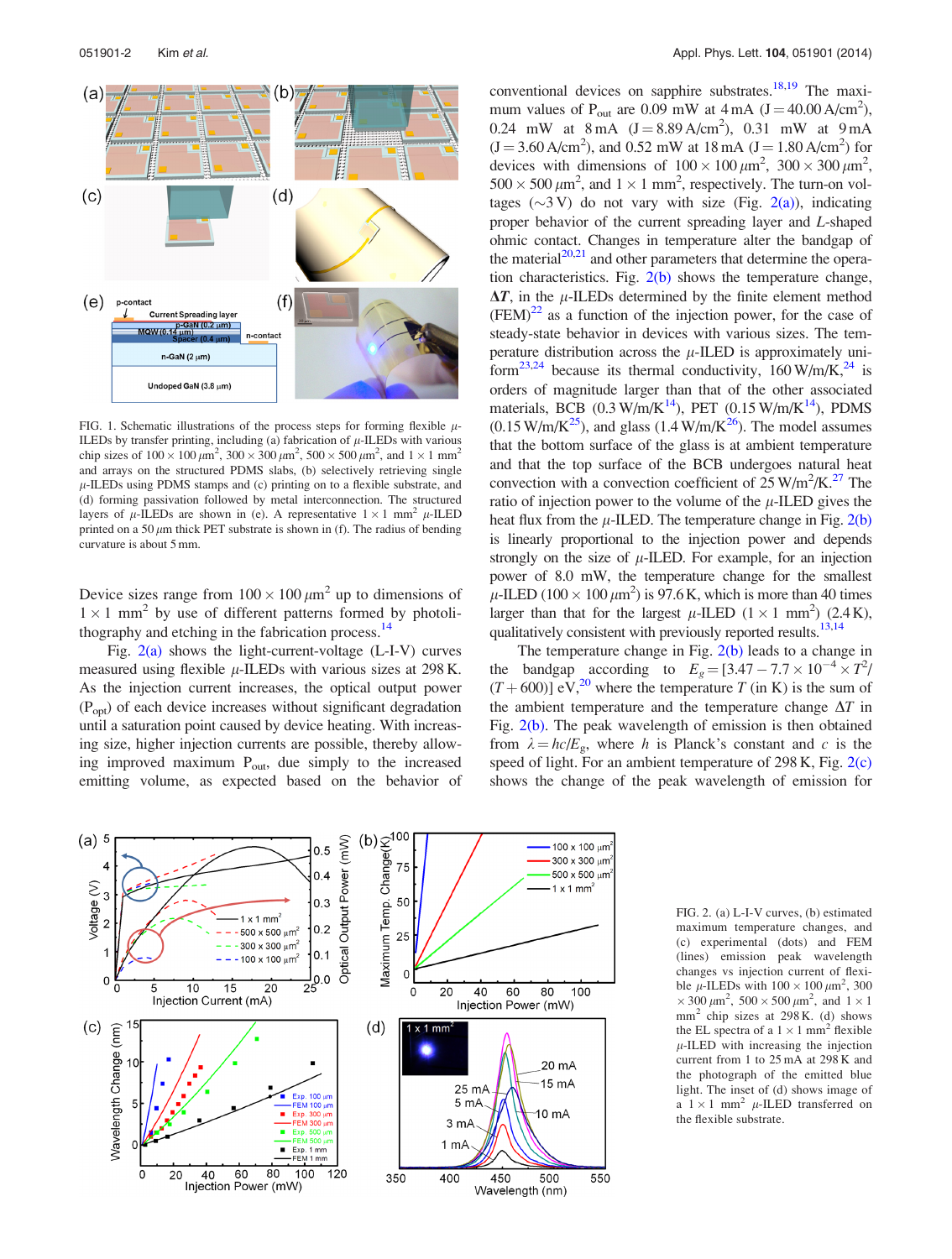various device sizes as a function of injection power. The changes in peak wavelength obtained analytically (lines) based on the temperature of the  $\mu$ -ILEDs in Fig. [2\(b\)](#page-1-0) agree reasonably well with experiment results (dots). The results can be explained by a competition between effects related to screening of the quantum confined Stark effect, band filling, and bandgap shrinkage by self-heating.<sup>[18,28](#page-3-0),[29](#page-3-0)</sup> As shown in Fig.  $2(c)$ , the emission peak shifts to the red with increasing the injection power, for all samples. The peak wavelengths of emission are relatively high in smaller devices, due to the enhanced bandgap shrinkage and self-heating effects. The ratios of the emission peak wavelength shift to the injection current  $(\Delta \lambda / \Delta I)$  are 2.64, 1.09, 0.88, and 0.40 nm/mA for  $100 \times 100 \mu m^2$ ,  $300 \times 300 \mu m^2$ ,  $500 \times 500 \mu m^2$ , and  $1 \times 1$  mm<sup>2</sup> devices, respectively. Fig. [2\(d\)](#page-1-0) shows the electroluminescence (EL) spectra of a  $1 \times 1$  mm<sup>2</sup>  $\mu$ -ILED with increasing injection current from 1 to 25 mA at 298 K. As the current increases, the EL intensity increases up to a maximum at 15 mA; further increases in current lead to decreases in EL. The emission peak wavelength and full width at half maximum (FWHM) increase with current from 449.79 nm and 16.68 nm at  $1 \text{ mA}$   $(J = 0.10 \text{ A/cm}^2)$  to  $459.58 \text{ nm}$  and 34.19 nm at  $25 \text{ mA}$  (J = 2.50 A/cm<sup>2</sup>). A photograph of light emitted from a  $1 \times 1$  mm<sup>2</sup> flexible  $\mu$ -ILED appears in the inset of Fig. [2\(d\)](#page-1-0).

To study the effects of size dependent behaviors on plastic substrates, measurements at various temperatures defined by an external heating stage for normalized EL intensity, peak wavelength, and L-I-V properties were performed. Fig.  $3(a)$ shows the normalized EL intensity for  $\mu$ -ILEDs with different sizes as a function of temperature at an injection current of 5 mA. The temperature dependence of the EL intensity (I) can be approximated with a phenomenological form:  $I = I_{T=298\text{K}} \exp[-(T-298 \text{ K})/T_1)$ , where  $I_{T=298\text{K}}$  is the emission intensity at 298 K, T is the heatsink temperature, and  $T_1$  is a characteristic temperature. As shown in Fig. 3(a), the value of T<sub>1</sub> is 298.52 (J = 50 A/cm<sup>2</sup>), 313.46 (J = 5.56 A/cm<sup>2</sup>), 323.54  $(J = 2 A/cm^2)$ , and 373.64  $(J = 0.5 A/cm^2)$  K for  $100 \times 100 \,\mu\text{m}^2$ ,  $300 \times 300 \,\mu\text{m}^2$ ,  $500 \times 500 \,\mu\text{m}^2$ , and  $1 \times 1$  $mm<sup>2</sup>$  devices, respectively. As expected,  $T<sub>1</sub>$  decreases with decreasing device size, due to enhanced capacity for passive heat dissipation. These characteristics are consistent with the results of the L-I-V curves and emission peak wavelength shifts in Fig.  $2(a)$ . Fig.  $3(b)$  shows the temperature-dependent L-I-V curves of a  $1 \times 1$  mm<sup>2</sup>  $\mu$ -ILED, for injection currents and temperatures between 0–25 mA and 298–358 K (10 K interval), respectively. The measured relationship between L and I shows that the slope efficiency  $(\Delta P_{opt}/\Delta I)$  gradually decreases with increasing injection current, due to the device heating.<sup>30,[31](#page-3-0)</sup> The maximum  $P_{opt}$  and forward voltage decrease from 0.52 mW and 4.03 V to 0.39 mW and 3.89 V, respectively, as the temperature increases from 298 to 358 K. The turn-on voltage decreases from 2.93 V at 298 K to 2.74 V at  $358$  K. Fig.  $3(c)$  shows the shift in the emission peak wavelength as a function of temperature at injection current levels of 3, 5, and 10 mA. At each current level, the wavelength red-shifts by an amount linearly proportional to the temperature, with a temperature coefficient of  $\sim 0.044$  nm/K. Results shown in Fig. 3 demonstrate that temperature characteristics for  $\mu$ -ILEDs on flexible plastic substrates are consistent with



FIG. 3. (a) Normalized EL intensity of flexible  $\mu$ -ILEDs with  $100 \times 100 \ \mu \text{m}^2$ ,  $300 \times 300 \ \mu \text{m}^2$ ,  $500 \times 500 \ \mu \text{m}^2$ , and  $1 \times 1 \text{ mm}^2$  chip sizes as a function of temperature of a heating stage at an injection current of 5 mA. (b) Temperature-dependent L-I-V curves and (c) the emission peak wavelength shift as a function of temperature of the stage at injection current levels of 3, 5, and 10 mA for the flexible  $\mu$ -ILED with  $1 \times 1$  mm<sup>2</sup> chip size.

the findings summarized in Fig. [2](#page-1-0). In other words, effects of heating and poor thermal dissipation cause red-shifting, optical power droop, and changes in I-V turn-on characteristics.

In summary, the results presented here reveal fundamental effects, optical, and spectral properties of flexible  $\mu$ -ILEDs, and their temperature- and size-dependent device characteristics for  $100 \times 100 \mu m^2$ ,  $300 \times 300 \mu m^2$ ,  $500 \times 500 \mu m^2$ , and  $1 \times 1$  mm<sup>2</sup> chip sizes. These baseline data and the associated models can guide design of flexible inorganic optoelectronic devices for emerging applications, particularly those in bio-integrated devices for optogenetics, phototherapy and other areas where tight control of thermal behaviors is essential.